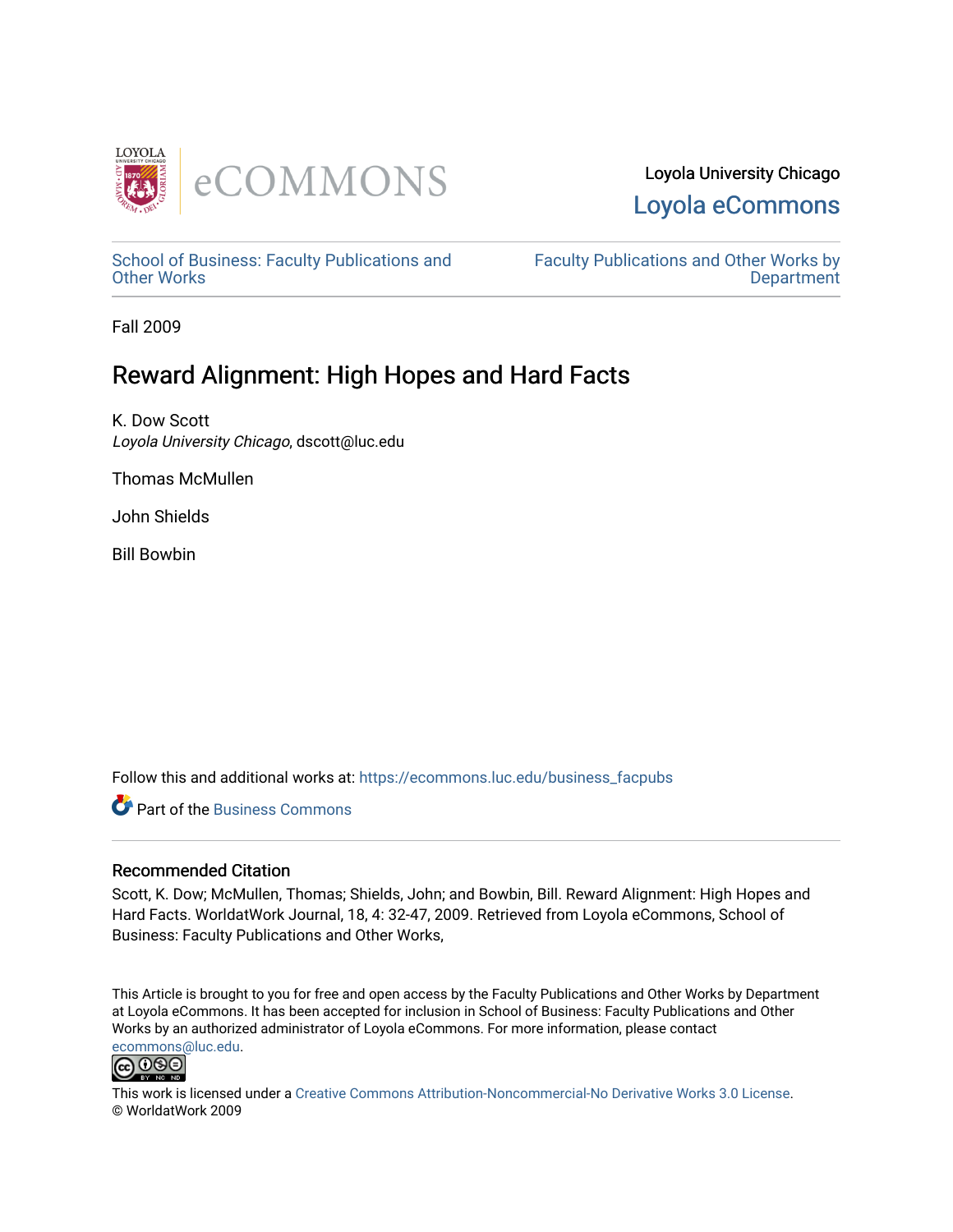# **Reward Alignment: High Hopes and Hard Facts**



Loyola University Chicago



Hay Group



Company Name



Hay Group

programs should be aligned with and support the achievement of its business strategy. Management academics and consultants alike assert that a competitive advantage is derived from optimally aligning the organization's reward programs with its business strategy, organization structure and work culture. For compensation professionals, this is all but an axiom, similar to "practice makes perfect" for musicians or  $E=MC^2$  for physicists.

t is widely believed that an organization's reward

The WorldatWork Total Rewards Model suggests that an organization's reward strategy and programs should be borne out of its business strategy, organization culture and HR strategy. Open. any compensation textbook and it will include chapters dedicated to linking business strategy and reward programs. The compensation literature is replete with prescriptive models of strategic reward alignment, such as Heneman, Fisher and Dixon (2001) and Shields (2007).

Yet, alignment for many remains an elusive ideal. It seems an aspiration rather than an organizational reality. In a recent WorldatWork study, 20 percent of respondents identified alignment between their reward programs and business strategy as the key strength of their compensation program (Scott, McMullen, Sperling and Bowbin 2007). In the same research, 22 percent of respondents indicated that reward program alignment was the one thing most in need of improvement. And, there is a further problematic issue here as well.

While so many in the field of compensation place great importance on the alignment of reward strategies and programs with business strategy, organizational research on the topic is surprisingly limited. Even those studies that do provide a degree of support have significant methodological limitations. For instance, a survey-based study by Allen and Helms (2002) found an association between business strategy, reward configuration and business performance but the respondent sample comprised employed graduate students rather than reward practitioners.

To explore the importance of alignment more thoroughly, the authors surveyed a representative sample of mostly mid- to senior-level WorldatWork members to understand how they formulate and align their business strategies and organization structure with their reward programs. The authors then examined the effect of competitive strategy alignment on organization structure, and pay policies and programs relative to three measures of organization performance shown in Figure 1 on page 34.

In this research, the researchers specifically sought answers to the following questions:

- I Do organizations actually attempt to align business strategy, organizational structure and reward programs?
- I How does the alignment of business strategies, structure and reward programs affect organization performance?
- I What are the specific actions organizations can adopt to align their business strategy, organization structure and reward programs?

# DATA COLLECTION AND SAMPLE CHARACTERISTICS

About 7,000 WorldatWork association members, virtually all of whom work for U.S. organizations or multinationals, were invited to participate in this study. The survey was open online from Jan. 5-20, 2009 and required approximately 15 minutes to complete.

To reduce the potential for statistical error, the researchers dropped multiple responses from the same organization. The researchers kept only the responses provided by the most senior-level participants on the assumption that they. would have the broadest perspective on strategic issues in the organization. The 449 valid responses from WorldatWork members (6.4 percent of the target population) are within the norm of data collected through an open survey to a large constituent group.

#### Study Demographics

Most WorldatWork members who responded to the survey held senior and midlevel professional positions. The breakdown was: 4 percent, officers senior-level executives; 34 percent, senior compensation professionals; 54 percent, mid-level compensation professionals; 6 percent, emerging or junior-level compensation professionals; and 2 percent, compensation consultants.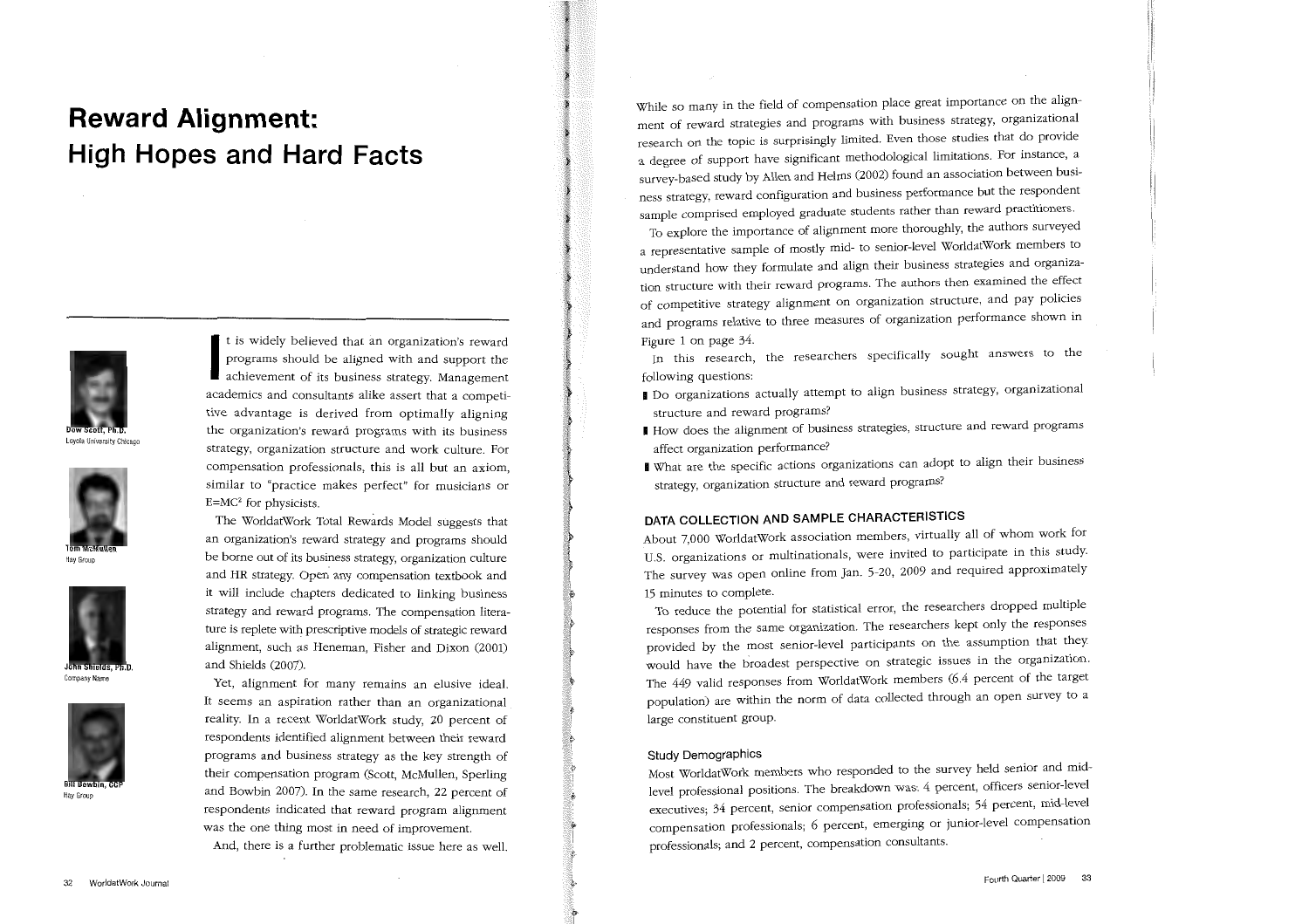

Respondents represented the range of organizations from small to large with: 14 percent, less than 1,000 employees; 33 percent, 1,000-5,000 employees; 33 percent, 5,000-20,000 employees; and 21 percent, 20,000-plus employees. This study represented an array of diverse industries with the highest concentration of organizations: 15 percent, manufacturing; 16 percent, finance and insurance; 10 percent, health care and social assistance; 9 percent, professional, scientific and technical services; and utilities, 6 percent.

A more detailed description of the data is included in the final WorldatWork research report titled, *Alignment of Business Strategies*, Organization Structures and Reward Programs: A Survey of Policies. Practices and Effectiveness.

## Measures

The widely known and highly regarded Miles and Snow typology was the basis for developing three measures of competitive strategies: Defender; Analyzer; and Prospector. The survey instrument included multiple items for each of these three types of strategies. Responses to these questions provided the researchers with an understanding of how the respondent's organization responded to strategic situations as well as allowed the researchers to score the respondent's organization relative to the degree to which it followed the competitive strategies identified by Miles and Snow.

The main measure of organization structure was based on the equally wellknown Burns and Stalker (1961) typology. This measure asked respondents to indicate how their organization makes decisions. The scale of possible responses was designed to determine the degree to which the organization makes decisions in a centralized and consistent manner. This was supplemented by a series of items measuring the extent of team-based work, a key dimension of decentralized decision-making in work organization.

The reward strategy, policies and program measures listed in Figure 1 were developed specifically for this study. The measures are defined in the next section (Findings) and individual items and descriptive data can be found in the WorldatWork report.

- The researchers used three measures of organizational effectiveness in this study: 1 I Self-assessment of organization performance. Respondents were asked to rate the overall performance of their organization compared to its competitors over the previous three years (2006-2008). Respondents rated their organization's overall performance compared to competitors as follows: 1 percent, lowest 1-20 percent; 7 percent, low 21-40 percent; 33 percent, middle 41-60 percent; 32 percent, high 61-80 percent; and 28 percent, top 80-100 percent. Even though one might expect a certain amount of upward skew in this self-assessment of performance, this subjective self-report evaluation of performance was correlated with the second measure of organization performance used in the survey.
- 2 | Total Shareholder Return (TSR) over the same three-year period (r = .308). (See Table 1, pages 42-43). Clearly, the TSR measure is available only for companies that are listed on public stock exchanges, but the correlation between the two performance measures increases the confidence in the reliability of the respondents' assessments of their organizations' relative performance. At the same time, using three-year TSR data enables some allowance for the recent widespread decline in market performance resulting from the post-2008 global financial crisis.
- 3 I Fortune's Most Admired Company designation was also utilized in the study. Hay Group has partnered with Fortune magazine over the past 12 years in developing the Most Admired Company designations for eligible organizations. This rating is derived by overall ratings of corporate reputation based on both financial and non-financial assessments of organization performance provided by industry executives, board members and industry analysts. In determining organization rankings) Most Admired Companies are rated on 9 key attributes within their industry sector:
	- Ability to attract and retain talented people
	- Quality of management
	- Quality of products or services
	- Innovativeness
	- Long-term investment value
- Financial soundness
- Wise use of corporate assets
- Social responsibility to the community and the environment
- Effectiveness in conducting business globally.

A total of 49 organizations in the sample were rated as Most Admired Companies, which were compared to 250 non-Most Admired Companies of similar size.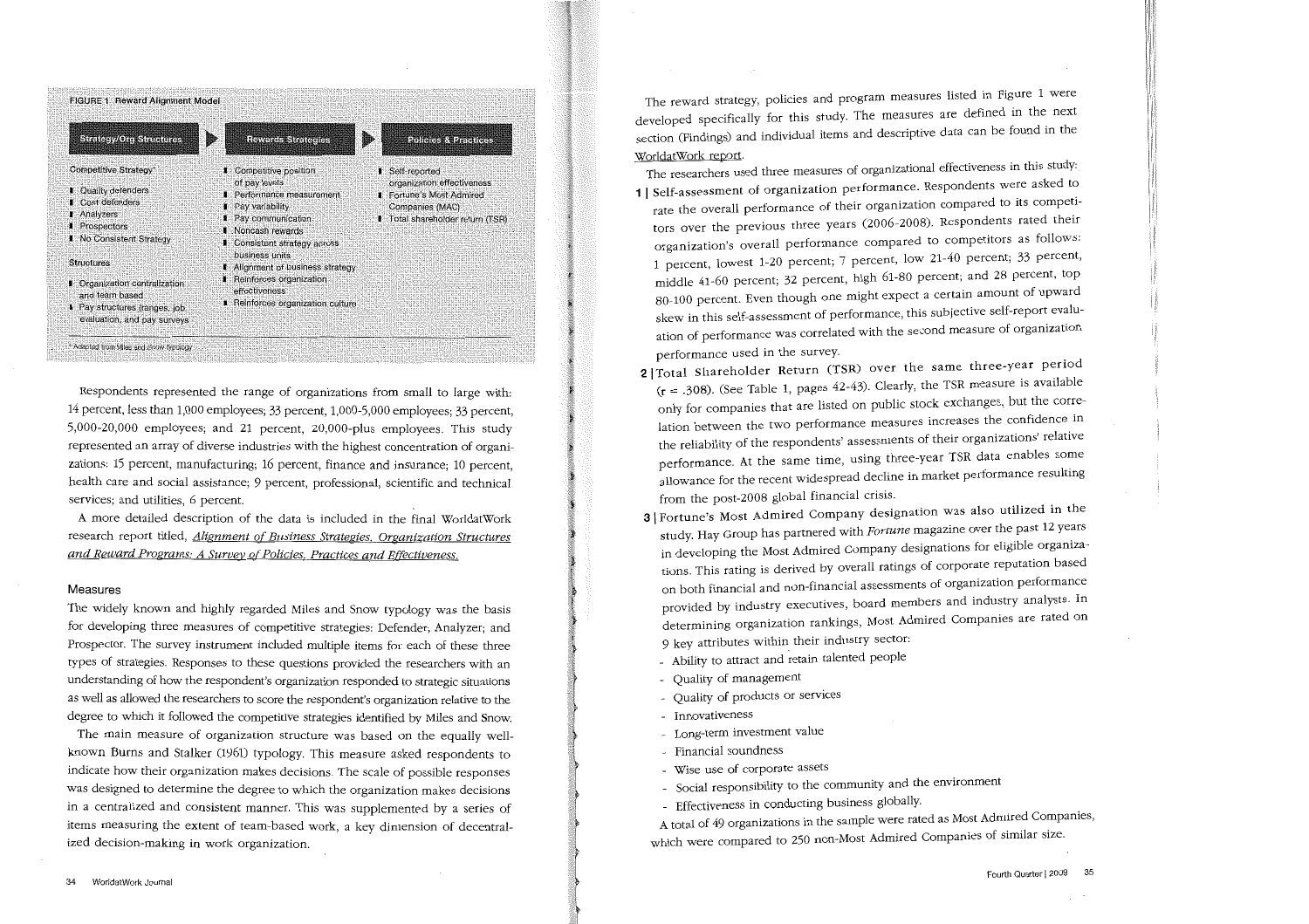# Data Analysis

Once the data were collected, the researchers confirmed through factor analysis and alpha coefficients that measures were valid and reliable. The descriptive data from individual items and scales are available in the WorldatWork report.

To determine the strength of relationship between variables, Pearson correlations and t-tests were used and are reported in Tables 1 and 2 on page 24. Further information about these analyses may be obtained by contacting Dow Scott, Ph.D., (dscott@luc.edu), the first author of this research.

# FINDINGS

Recognizing that reward alignment occurs at several levels (as shown in Figure 1), the study's findings are grouped as follows:

- I Business strategy (based upon the Miles and Snow typology)
- I Organizational structure: degree of decentralization (based upon the Burns and Stalker typology) and teamwork
- **I** Compensation program characteristics
- **I** Compensation program effectiveness.

## Competitive Business Strategies

Most respondents indicated that their organization has an identifiable business strategy. Only 9 percent said that their senior managers do not understand their business strategy; 16 percent said that the strategy is frequently changed; and 24 percent said that the business strategy is not consistently executed.

One of the strongest overall findings is that having a coherent and consistently applied business strategy of virtually any type correlates positively with organizational performance, whereas having either no identifiable business strategy or an inconsistent strategy is associated with lower performance relative to peer organizations. (See Table 1). Tables 1 and 2 show that organizations that rate themselves as either not having a strategy or having an inconsistent one are rated less effective by respondents (self-assessment) and also by the assessor pool that rated the Fortune Most Admired Companies.

But are some types of business strategy more strongly associated with high performance than others? Although numerous strategic models have been put forward, the Miles and Snow (1978) typology is perhaps the most frequently used and it is a typology similar to those proposed by many other researchers. As described by Shields (2007), Miles and Snow identified three fundamental competitive strategies that an organization can follow:

I Defenders act to protect and preserve their market share from existing and new competitors. They have a limited range of product or service lines and focus on improving the technical efficiency of their existing operations. A Defender will seek to maximize the efficiency of existing technical methods, hence emphasizing cost minimization or quality enhancement or a balance of the two.

- I Analyzers are cautious diversifiers. They may have one or two core products or services and one or more non-core product lines that are spin-offs from the core business. Analyzers are more likely to be market followers than market leaders and will also be inclined to compete on quality rather than cost, at least in the long term.
- **I** Prospectors are habitual diversifiers. They are proactive and perhaps aggressive market opportunists and risk-takers with a diverse and ever-changing portfolio of products and little loyalty to any particular type of product and service. They are constantly on the lookout for new and more attractive market opportunities, always trying to be first into a new product or service area. The emphasis is on speed, agility, technological dynamism, flexibility and risk-taking, particularly to anticipate new customer needs and maintain a competitive advantage.

Items used to measure the degree to which an organization subscribes to any one of these strategies were adapted from strategic constructs and suggested items from: Miles and Snow (1978); Heneman, Fisher and Dixon (2001); Zahra and Pearce (1990); and Shields (2007).

In addition, the researchers included items designed to measure the possibility that a company might have either no business strategy or one that was not consistently applied. The factor analysis of these data indicated that while respondents did not perceive these strategies as mutually exclusive nor in a manner congruent with the Miles and Snow constructs, respondents did recognize a number of distinct strategic approaches. Specifically:

- I The way survey respondents perceived the Defender strategy was not consistent with the model proposed by Miles and Snow, which is to focus on protecting and preserving market share through cost savings and/or quality improvement. (The alpha coefficient was low and the item measures did not consistently load, eroding confidence that the Defender strategy was, in fact, a scale). However, as shown in the WorldatWork Report, 59 percent of respondents indicated that they vigorously pursue cost reductions, and 63 percent said they exercise tight control of overhead costs. An even higher percentage of respondents agree that their organizations: compete on quality, 79 percent; vigorously pursue improvement in product and service quality, 87 percent; and see product or service quality as more important than price in maintaining market share, 59 percent, as shown in Tables 2 and 3 of the WorldatWork report. As such, exploratory factor analysis of the hypothecated Defender items indicated the presence of two distinct competitive strategies, first, a "cost-reduction" strategy (two items with alpha coefficient = .69); and second, a "quality defender" strategy (three items with alpha coefficient  $= .75$ ).
- I The Analyzer strategy as defined by Miles and Snow also was inconsistent with survey respondents' perceptions of a strategy that focuses on offering limited product lines and being market followers. Furthermore, only 11 percent of respondents agree that they "prefer to wait" for competitors to introduce new products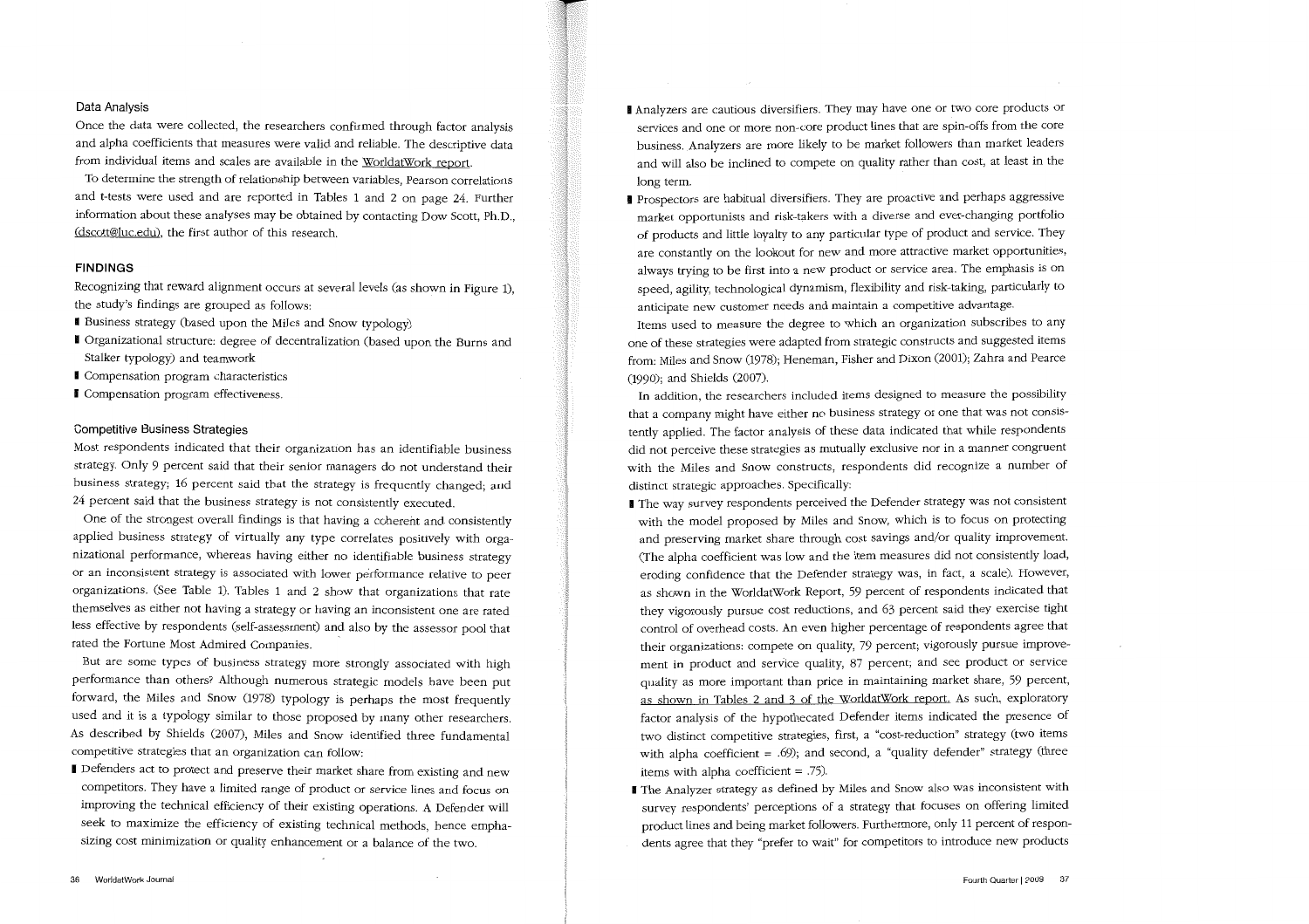or services in order to learn from their experiences, as shown in Table 4 of the WorldatWork report

I The Prospector strategy was one construct with which respondents seem to have a perception consistent with the Miles and Snow definition. Although not all organizations adopt this strategy, there was strong agreement that innovation is "the key to achieving competitive advantage" (66 percent); and that organizations must "constantly seek to locate and exploit new product or service opportunities" (61 percent). (See Table 5 in the WorldatWork report.) The five items in the Prospector scale all cohered strongly within the factor analysis, and they had an alpha coefficient  $= .78$ ).

As might be expected, the three ideal strategic types to emerge from the study's analysis were not seen as mutually exclusive in practice. Indeed, most respondents said that their organization focuses on both cost control and programs to increase quality while more than half of the organizations indicated that they followed a Prospector strategy.

As shown in Table 1 on pages 43-44 and Table 2 on page 44, organizations that most strongly indicated that they consistently follow a Prospector strategy performed at higher levels than organizations that less consistently follow this strategy on all three performance measures, self-assessment, Fortune's Most Admired Companies status, and three-year total shareholder return (TSR).

The critical issue regarding how business strategy relates to organizational performance is the degree to which a firm follows a consistent strategy of any type, but particularly a Prospector strategy, as opposed to not following a strategy at all. While there was some evidence of positive performance 'outcomes under a quality defender approach, a strategy emphasizing cost reduction was actually associated with lower TSR over the prior three years.

#### Organization Structure

#### (centralization of decisions and participative team-based work)

Burns and Stalker (1961) theorized that decision-making is a predominate driver of organization structure. In centralized structures, decisions are made by senior management; in decentralized structures, local management and employees have considerable influence on organizing decisions. Unfortunately, alpha coefficient scores and factor analysis of the Burns and Stalker's scale do not justify thinking of the organization structure as they conceived it. However, the researchers found two independent subscales whose items focus specifically on the extent to which the organization has a team-based structure that encourages employee participation and a centralized and consistent structure where policies and programs are managed centrally. The items that make up these scales can be found in Table 8 of the WorldatWork report. The four-item "centralization" scale had an alpha coefficient of .75, while that for the "teambased" structure was .56.

Interestingly, as indicated in Table 1, organizations that report higher degrees of centralization are also more likely to have team-based participative work structures. This contradicts Burns and Stalker's notion that there is a tradeoff between centralization and employee participative structures.

Overall, the Table 1 data shows that if decision-making is more centralized, organizations: 1) are more likely to have a consistent business strategy and 2) were rated as performing at a higher level relative to peers. Team-based work also appears to be associated with higher performance in both relative and absolute terms.

The results suggest that performance outcomes are influenced by both the nature of business strategy and the elements of organizational structure. However, the key question in terms of reward alignment is how the compensation program interacts with strategy and structure to influence performance outcomes. Here, too, the results comprise a mixture of the expected and the surprising.

# How Compensation Program Characteristics Align with Strategy, Structure and Performance

Compensation Program Alignment and Impact: In terms of respondents' summative judgments, pay alignment remains, at best, an aspiration in almost half of the organizations surveyed. Asked to indicate the degree of perceived alignment between the business strategy and compensation strategy, a bare majority of respondents (54 percent) indicated that the two were either aligned or strongly aligned, with 15 percent indicating that compensation was unaligned and a further 31 percent reporting that compensation was "neither aligned nor unaligned." (See WorldatWork report, Table 20).

The impact of the compensation program on business performance and culture was generally more positive although here, too, there are indications of perceived substantial shortfalls. When asked to provide holistic assessments of compensation program impact on aspects of organizational effectiveness and organizational culture, respondents indicated generally positive perceptions. In Table 17 of the WorldatWork report respondents indicate that their compensation programs reinforce financial performance (80 percent) and customer satisfaction (53 percent). To a lesser extent, compensation strategy reinforces internal processes (41 percent) and human capital development (41 percent). For the most part, respondents acknowledge their compensation programs are used to reinforce a culture of individual performance (81 percent) and collaboration and teamwork (58 percent). To a lesser extent, the compensation programs reinforce a culture of creativity and innovation (39 percent). (See Table 18 of the WorldatWork report).

However, perceptions along the above lines provide, at best, only a first approximation to the extent and impact of compensation program synchronicity with business strategy and organizational internal characteristics. Such holistic perceptions are also particularly vulnerable to unreliability because of common method (single respondent) bias. For this reason, the study also sought to gauge the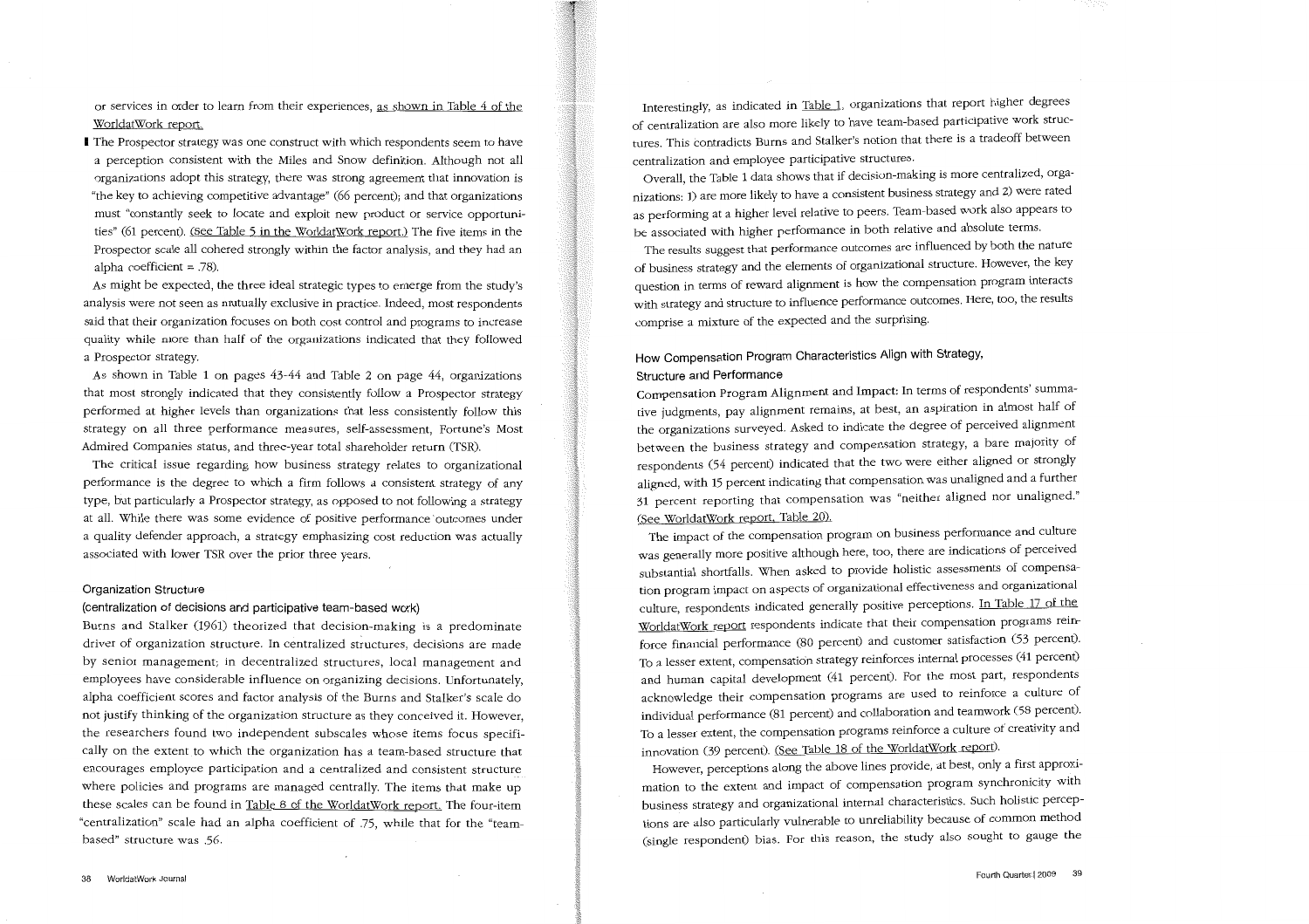**strength and influence compensation program alignment by less a subjective means using multi-item measures of pay program characteristics and disaggregated correlation analysis.** 

Pay Levels: It terms of how pay levels were positioned relative to the market, the majority of organizations in the sample said they follow market median pay practices. Asked to indicate the company's competitive pay position for total direct **compensation (base cash, target short-term incentives plus target long-term incen**tives), 53 percent indicated that they positioned at the market median, 29 percent above the median and 18 percent below the median. (See WorldatWork report Table 11). Organizations were more likely to be high payers if they followed either a quality Defender or Prospector strategy or if they were more centralized **in terms of their organization structure. High payers were also reported to have shown higher performance relative to peers over the prior three years. Somewhat**  surprisingly, though, high total pay turned not to be a distinguishing feature of **most admired company businesses in this study. In previous research we have**  actually found most admired companies to pay less than the peer group.

**Pay Structure: In response to a series of single-item statements about pay**  structures, wider pay ranges were related to alignment of the pay systems. (See WorldatWork report, Table 10). This research also shows that organizations that use wider pay ranges were more likely follow a Cost-cutters or Prospectors strategy. While more traditional narrower pay grades/ranges showed no partic**ular strategic association, there was no discernable market performance benefit**  arising from the use of either wide or narrow pay ranges, although use of wider ranges and pay devolution were distinguishing features of Most Admired Company organizations. (See Table 1 on pages 43-44 and Table 2 on page 44.)

Jobs were more likely to be valued by means of job evaluation/internal equity **principles in organizations with cost-reduction strategies, high centralization and**  narrower pay ranges. Conversely, use of salary surveys/external equity principles was characteristic of quality Defender and Prospector strategies, high centralization and team-based work alike, and broader pay ranges.

Pay Variability: The study found solid evidence of relationships between pay variability and differentiation and alignment both in terms of strength of **impact and relationship to organization performance. The research indicates**  that organizations do not differentiate pay as strongly as is commonly believed. (See WorldatWork report, Table 14). For instance, managers and compensation professionals have long suggested that substantial differences in performance**based salary increases is a prerequisite to motivate performance, to align company**  goals or strategies with employee pay and to attract and retain high performers. **However, Table 14 indicates high performers in most organizations do not, in fact,**  receive substantially higher merit increases than their peers. Only 19 percent of the respondents indicated that salary increases (in percentage terms) for superior **performers are at least two times the size of percentage increases received by**  average performers; only 23 percent agreed that superior performers are paid significantly greater (10 percent or more) salaries than are average performers, **and only 30 percent acknowledged a significant variation in annual incentive payouts between superior and average performers. It is only when promotions are**  considered that respondents acknowledge that high performers earn substantially more than average performers (83 percent).

**However, the correlation results for the seven-item pay variability scale presented**  in Table 1 below tell a rather different story. Pay variability is a significant characteristic of all three types of business strategies and is marked by its absence in firms with no coherent business strategy. It is also more likely to be present in firms with **high centralization and team-based work structures. Further, it is characteristic of**  firms with high relative performance as well as Most Admired Companies.

**Other Pay Practices: While prescriptions abound, noncash reward practices remain a chronically under-researched aspect of contemporary total reward**  management. The researchers were especially intrigued to find, that the use of such practices have very pronounced alignment relationships. (See WorldatWork report, Table  $16$ ). Specifically, the use of noncash recognition is more prevalent **in organizations with quality Defender or Prospector strategies, high organization centralization and team-based work, and where pay decisions are devolved down**  the line. Such practices are also associated with higher relative performance and **with most admired company status.** 

Somewhat surprisingly, pay communication appears to be statistically unrelated to either business strategy type or organizational performance. The only clear find**ings here are that formal pay communications are more prevalent in organizations**  with high organization centralization and that organizations that do not report **formal pay communications also lack a consistent business strategy.** 

# How Compensation Programs Internally Align

So far we have considered each element of the compensation program in isolation from the others. However, alignment theorists typically posit that strategic fit necessarily requires the choice of a logically grouped bundle of reward practices that are internally compatible and complementary. In other words, when it comes to compensation program configuration and impact, it is likely that the "whole" of the compensation program will be greater than the sum of its individual **elements. Indeed, the correlation estimations presented in Table 1 below seem**  to bear this out, with certain practices clustering together. To illustrate this, compensation programs exhibiting high pay variability, which correlates with high **relative performance, are also characterized by above-median market positioning,**  use of wider pay ranges (rather than narrow grades), greater use of broader pay ranges and higher use of noncash recognition rewards. Interestingly, the latter **association indicated that noncash recognition rewards complements, rather than**  substitutes for, high variable pay. It is also instructive to note that while variable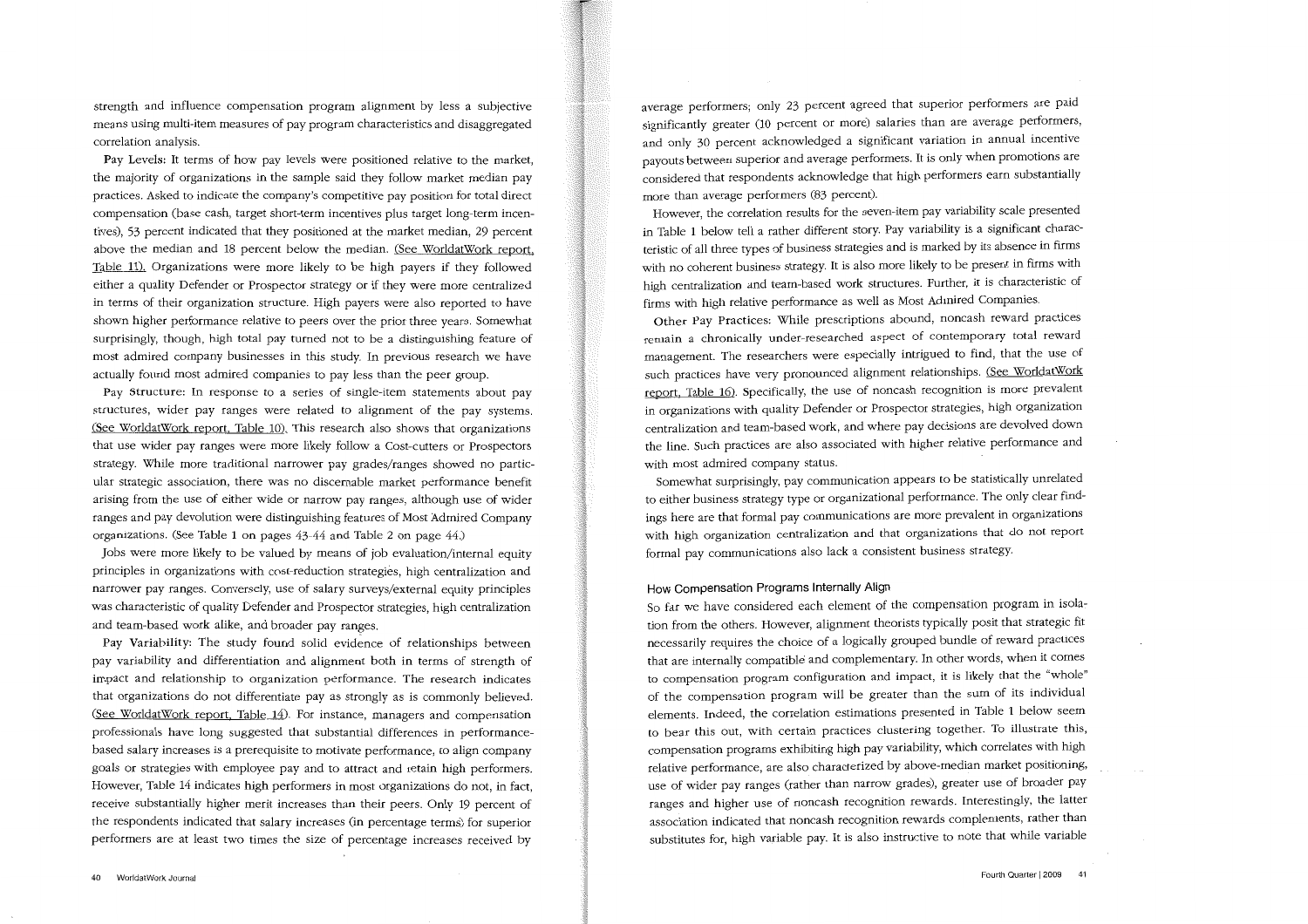# TABLE 1 Bivariate Correlations (Pearson)

**THE REAL PROPERTY AND REAL PROPERTY** 

|                                               | Cost<br>Reduction | Quality  | Prospector | No Clear<br>Strategy | Centralized<br>Structure | Team-based<br><b>Structure</b> | Above<br>Market<br><b>Total Direct</b><br>Pay |
|-----------------------------------------------|-------------------|----------|------------|----------------------|--------------------------|--------------------------------|-----------------------------------------------|
| <b>Cost Reduction</b>                         |                   |          |            |                      |                          |                                |                                               |
| <b>Quality Defender</b>                       | 126**             |          |            |                      |                          |                                |                                               |
| Prospector                                    | $.208***$         | .342**   |            |                      |                          |                                |                                               |
| No Clear Strategy                             | $-066$            | $-336**$ | $-164**$   |                      |                          |                                |                                               |
| <b>Centralized Structure</b>                  | .361**            | 366**    | .284**     | $-478**$             |                          |                                |                                               |
| <b>Team-based Structure</b>                   | $-0.30$           | .309**   | $.273**$   | $-258$               | $.157**$                 |                                |                                               |
| Above-Market Total<br>Direct Pay              | $-0.36$           | $.161**$ | .128*      | $-180$ **            | .187**                   | .083                           |                                               |
| Wide Pay<br><b>Grades/Ranges</b>              | $.118*$           | .056     | $.143**$   | 056                  | .064                     | .059                           | .067                                          |
| <b>Traditional Pay</b><br>Grades/Ranges       | .057              | .007     | $-029$     | .020                 | .030                     | $-102**$                       | $-065$                                        |
| Pay Devolved<br>to Line Managers              | .045              | $-014$   | .033       | .028                 | $.125**$                 | $-064$                         | $-064$                                        |
| Job Evaluation/<br><b>Internal Equity</b>     | .146**            | 038      | 002        | .044                 | .068                     | $-044$                         | $-0.018$                                      |
| Surveys/External<br>Competitiveness           | 068               | $.167**$ | $.126**$   | $-107^*$             | $.152**$                 | $144**$                        | $-014$                                        |
| Pay Variability                               | $.192***$         | .190**   | .234**     | $-232**$             | .330**                   | .249**                         | $281**$                                       |
| Noncash Rewards                               | .064              | $.214**$ | $.219**$   | $.232**$             | $344**$                  | 352**                          | .220**                                        |
| <b>Formal Pay</b><br>Communication            | 003               | ,089     | $-016$     | $-108*$              | .145**                   | .025                           | 085                                           |
| Organization<br>Performance<br>(over 3 years) | $-010$            | $271**$  | .162**     | $-295$ **            | .192**                   | $.179**$                       | 255**                                         |
| 3-Year Total<br><b>Stock Return</b>           | $-192*$           | .080     | $.199**$   | $-124$               | $-066$                   | .199**                         | 129                                           |

| Wide Pay<br>Ranges | Traditional<br><b>Pay Grades</b><br>and Ranges | Pay<br>Devolved<br>to Line<br>Managers | <b>Job</b><br>Evaluation/<br>Internal<br>Equity | Surveys/<br>External<br>Compensation | Pay<br>Variability | Noncash<br>Rewards | Formal Pay<br>Communication | Organizational<br>Performance<br>(over 3 years) |
|--------------------|------------------------------------------------|----------------------------------------|-------------------------------------------------|--------------------------------------|--------------------|--------------------|-----------------------------|-------------------------------------------------|
|                    |                                                |                                        |                                                 |                                      |                    |                    |                             |                                                 |
|                    |                                                |                                        |                                                 |                                      |                    |                    |                             |                                                 |
|                    |                                                |                                        |                                                 |                                      |                    |                    |                             |                                                 |
|                    |                                                |                                        |                                                 |                                      |                    |                    |                             |                                                 |
|                    |                                                |                                        |                                                 |                                      |                    |                    |                             |                                                 |
| <b>SHOES</b>       |                                                |                                        | W                                               |                                      |                    | 812B               |                             |                                                 |
|                    |                                                |                                        |                                                 |                                      |                    |                    |                             |                                                 |
|                    |                                                |                                        |                                                 |                                      |                    |                    |                             |                                                 |
| $-.347**$          |                                                |                                        |                                                 |                                      |                    |                    |                             |                                                 |
| $.158**$           | $-145**$                                       |                                        |                                                 |                                      |                    |                    |                             |                                                 |
| $-.084$            | .230**                                         | $-117''$                               |                                                 |                                      |                    |                    |                             |                                                 |
| .004               | $-0.06$                                        | $.214**$                               | $-258$                                          |                                      |                    |                    |                             |                                                 |
| $166**$            | $-232**$                                       | $.133**$                               | $-.086.$                                        | .089                                 |                    |                    |                             |                                                 |
| .066               | $-046$                                         | .052                                   | .011                                            | .077                                 | .334**             |                    |                             |                                                 |
| $-019$             | $,125**$                                       | .022                                   | .059                                            | .014                                 | $-031$             | $,228**$           |                             |                                                 |
| $-.040$            | $-.024$                                        | $-.039$                                | 006                                             | .054                                 | $141 -$            | ,125"              | .038                        |                                                 |
| .086               | .061                                           | .029                                   | $-079$                                          | .045                                 | $-003$             | .025               | $-140$                      | .308**                                          |

- 1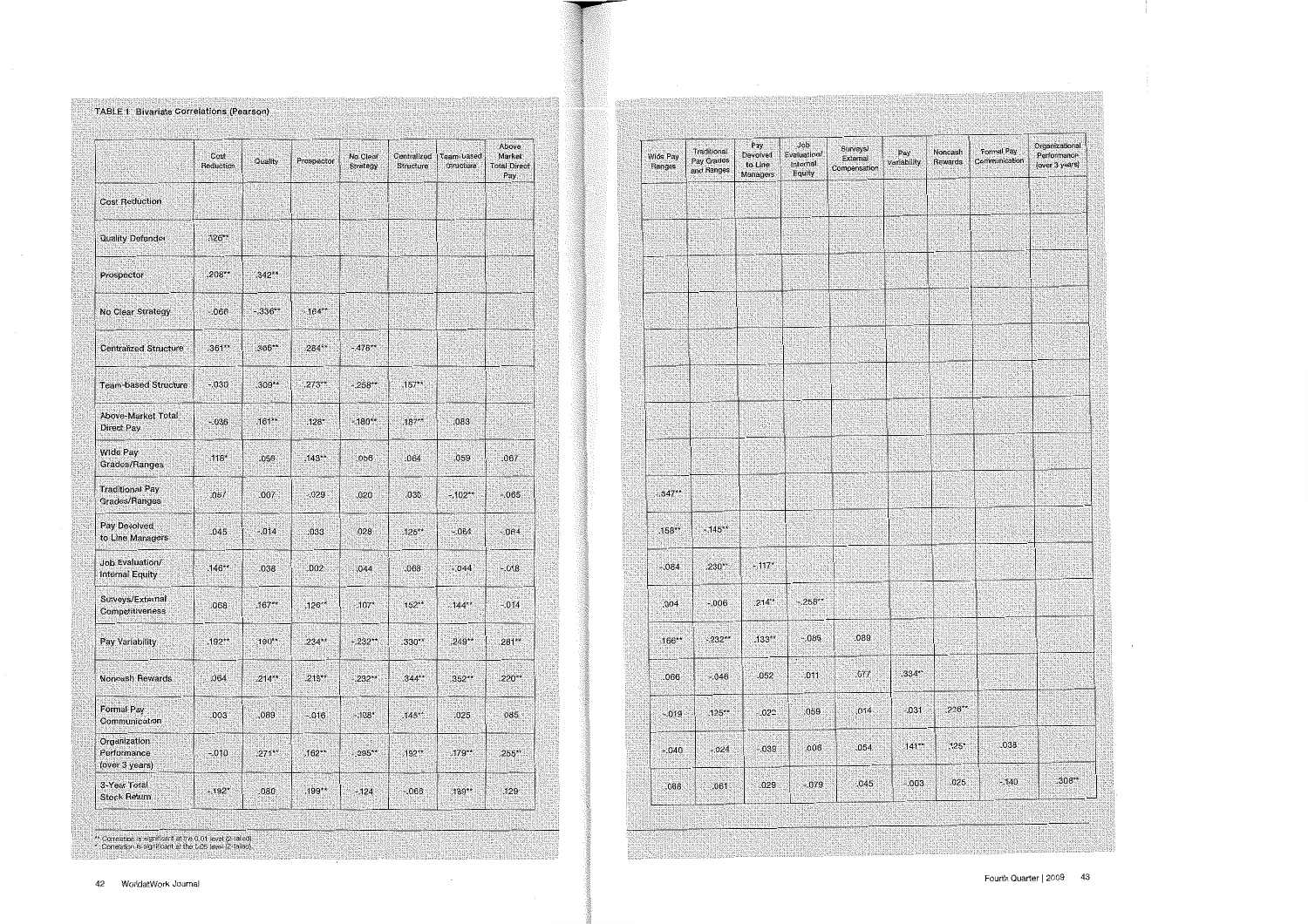TABLE 2 Comparison between Fortune Most Admired Company (MAC) and Peer Organizations

| Scale and Item Characteristics          | MAC ('07 & '08)<br>$(N=49)$ | Non-MAC Control Group<br>$(N=250)$ |
|-----------------------------------------|-----------------------------|------------------------------------|
| Cost Reduction                          | 3.7 <sup>°</sup>            | 3.6                                |
| Quality Defender                        | 4.0                         | 40                                 |
| Prospector                              | 3,8                         | 3,4                                |
| None or Inconsistent Business Strategy  | $2.2^{\circ}$               | 2.5                                |
| Organization Centralization             | 3.6                         | 3.3                                |
| Organization Structure - Team-Based     | 3.3 <sub>3</sub>            | 3.3                                |
| Above Market Total Direct Pay           | 2.2                         | 2.1                                |
| Wide Pay Ranges/Grades                  | 2.7                         | 2.3                                |
| Pay Devolution to Line Managers         | 3.7                         | 3.4                                |
| <b>Traditional Pay Ranges/Grades</b>    | 3.3                         | 3.6                                |
| Job Evaluation/Internal Equity          | 3.0                         | 2.9                                |
| Salary Surveys/External Competitiveness | 4.1                         | 3.9                                |
| Pay Variability                         | 3.2                         | 2.9                                |
| Noncash Rewards                         | 3.2                         | 2.9                                |
| Formal Pay Communication                | 2.8                         | 2.7                                |

pay is not aligned to any one particular competitive business strategy type; it is most strongly associated with a Prospector approach.

### CONCLUSIONS AND RECOMMENDATIONS

Unlike most surveys of compensation practices, this research attempts to test a fundamental assumption of the profession: Does alignment of business strategy with compensation strategy, policies and programs increase organizational performance? In short, the research indicates this long-held belief is essentially true. More specifically, the researchers found higher levels of organization performance when:

- I Organizations have a defined business strategy, particularly a prospector strategy.
- I Organizations adopt more centralized policies and programs across business units and are team-based.
- I When there are higher levels of pay variability and when noncash rewards are used.

Certain pay practices are more prevalent in organizations with certain business strategies and structural features rather than others. Specifically:

- I Prospectors are more likely to use higher market positioning levels, wider pay ranges, variable pay and noncash recognition programs.
- I Quality Defenders use higher market positioning levels, variable pay and noncash recognition.

I Companies with no coherent business strategy will position pay levels lower in the market and make less use of market surveys, variable pay, noncash recognition and formal pay communication.

The results also showed some consistent use of related pay practices. To illustrate:

- I Variable pay prevalence correlates with above-market pay level positioning, use of wider pay ranges, greater use of pay devolution and higher use of noncash recognition.
- I An emphasis on rigorous management of internal equity correlates with narrower pay ranges/grades and centralized pay decision-making.
- I Noncash recognition is correlated

# *REBOURGES PLUB*

that many information counsel to The anger-

#### premiers/distancement Total of the of the following boyses the to admission to the match that

- **W** Governmentalizer (Shifting)
- **a** Hackfletometer!
- **W** Hustons Manner

#### www.www.faisdcorphi.org/facedoment

- A 1944 Techniques Pay Roll Covert to **Business Satised**
- A President of Bank Fla. Administration **Playming, West and Told L. Phispanes**

#### anno anchiarano in majisticratizi

- & Harbertsmit Blungament Struttig, Energy and instancements themselves depend the
- 4 Northern Pay Imposing Participance of the Automobile, Carolination Courtes (19)
- · Howard Communisties in Tele Telephone **TO/FREARIST ENGINE TO**

with higher pay positioning, increased usage of variable pay and more formal pay communications.

This research has certain limitations. First, since most of the data were collected at one point in time and correlation analysis was used, the relationships between variables cannot determine causality. Second, the assessment of the relationships between business strategy and pay strategy, policies and programs were largely based on the assessments made by mid- to senior-level practitioner in the organization's compensation function and was not verified by other sources. Finally, TSR was substantially effected by the worldwide economic crisis. Even with these limitations, the findings were overall consistent with reward alignment theory and consistent with other research initiatives.

Based on the findings and their practical experience, the researchers believe that compensation professionals can substantially improve the effectiveness of their pay programs by focusing on aligning their reward philosophy, strategy and compensation policies, programs and practices with their business strategy.

To better align reward programs, the researchers suggest the following: First and foremost, one must be certain that the business strategy is appropriate for the business and provides the organization with a competitive advantage in the marketplace. Second, the business strategy must be communicated and implemented in a way that offers guidance for aligning the organization's structure of work, pay philosophy, and reward policies and programs. The reward